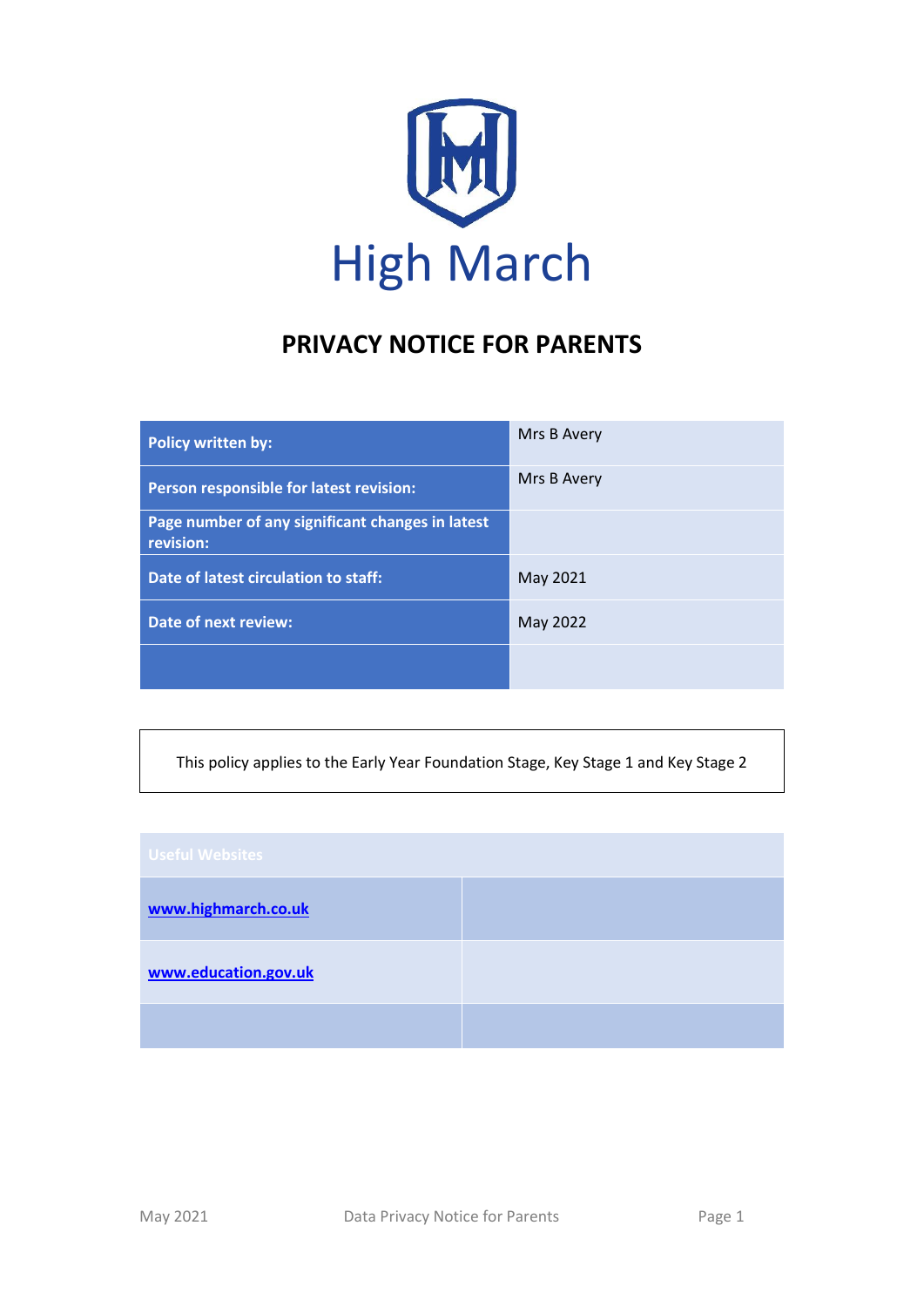## **HIGH MARCH PRIVACY NOTICE FOR PARENTS**

#### **Lawfulness, fairness and transparency**

Parents should be aware that data processed by High March is lawful, fair, transparent and proportionate for the purpose for which it was obtained.

#### **Information about use of personal data**

Under data protection law, including UK GDPR and the Data Protection Act 2018 individuals have a right to be informed about how High March School Limited ('the School') uses any personal data held by the School about them. The School complies with this right by providing 'privacy notices' to individuals when processing their personal data.

This Privacy Notice explains how we collect, store and use personal data about current, past and prospective parents, legal guardians and those with parental responsibility regardless of whether it is in paper or electronic format. This Privacy Notice also applies in addition to the School's other relevant terms and conditions and policies.

This Privacy Notice applies to the whole School, including the EYFS.

#### **Data Controller**

The School is the 'Data Controller' for the purposes of data protection law.

## **The Personal Data held by the School**

Personal data that the School may collect, use, store and share (when appropriate) about parents includes, but is not restricted to:

- Personal details such as home address, contact details, gender, date of birth, marital status, dependants.
- Emergency contact details
- Bank account details
- Copy of driving licence, passport or other personal ID if a parent has volunteered for a volunteer role in School
- Images of parents alongside pupils and staff engaging in School activities
- CCTV images for security purposes
- Data supplied by parents to the School whether on the School's e-mail and other internal ICT communications or on paper

The School may also collect, store and use information about parents that falls into '**special categories**' of more sensitive personal data. This includes information about health, details of any illnesses, allergies or other medical conditions, accidents, occupational health records, health monitoring and sickness leave records, ethnicity, trade union membership and religious or other similar beliefs, only in so far as relevant and necessary for the School's legitimate purposes in schooling the parents' child and safeguarding the pupil's interests.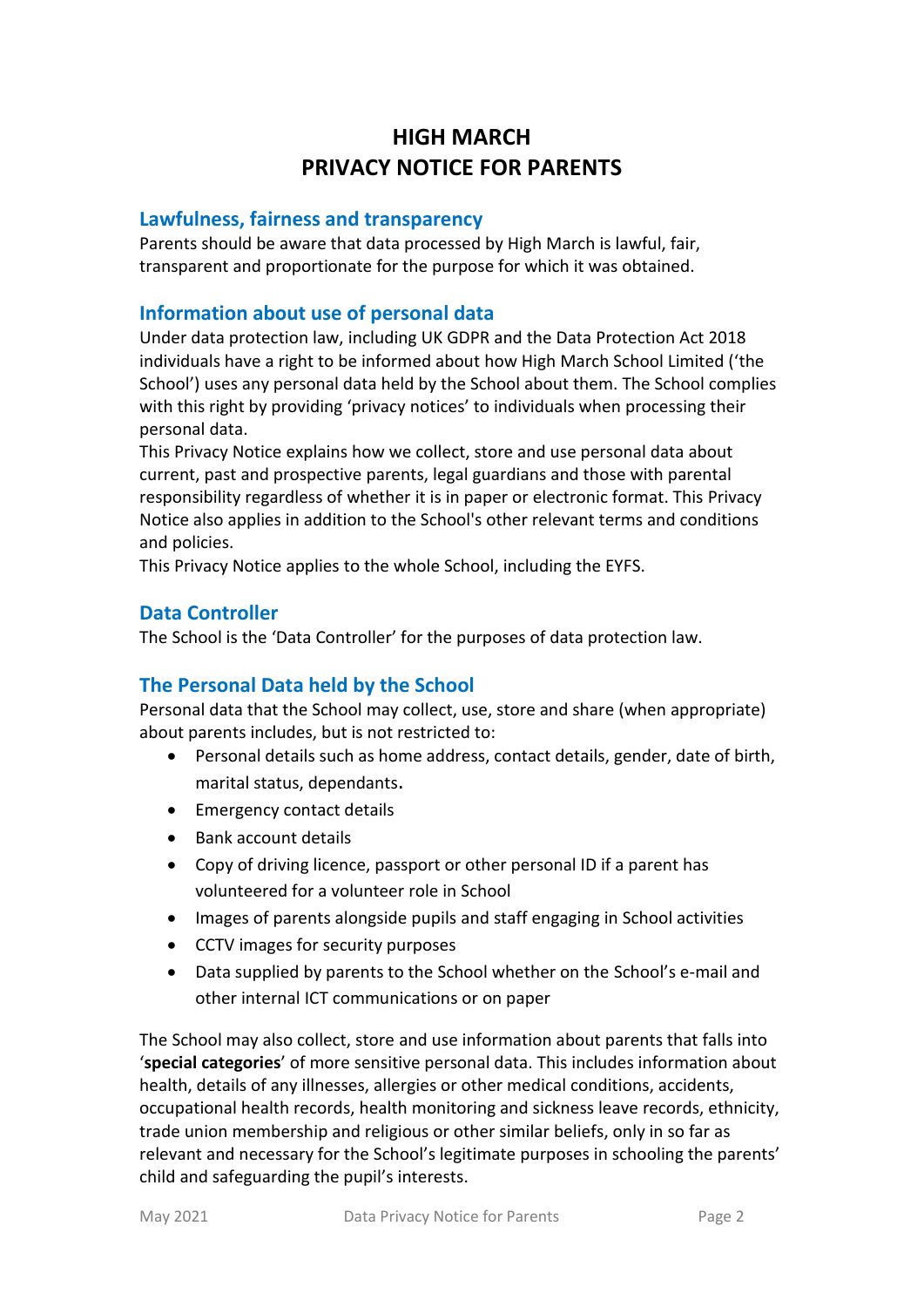The School may also hold data about parents that has been received from other organisations, including other schools, local authorities and the Department for Education.

## **Why the School uses this Data**

The School uses this data to:

- Fulfil our safeguarding obligations towards pupils
- Administer Admissions
- Enable financial transactions including payment of fees and consideration of Bursary applications
- Provide appropriate pastoral care to pupils
- Communicate with parents
- Ensure compliance with and strictly in accordance with the School's ICT Security and Safeguarding & Child Protection and any other related policies
- Promote the School to prospective pupils and parents (including through the School's prospectus, website and social media applications)
- Other reasonable purposes relating to the efficient operation and smooth running of the School business including to obtain appropriate professional advice and insurance for the School

## **The School's Legal Basis for using this Data**

The School processes personal data in order to fulfil **contractual obligations** as a School and to promote the objects and interests of the School, facilitate the efficient operation of the School and ensure that all relevant **legal obligations** of the School are complied with.

Other uses of personal data will be made in accordance with the School's legitimate interests, or the legitimate interests of third parties, provided that these are not outweighed by the impact on individuals and provided such use does not involve special or sensitive types of data.

In addition, the School will on occasion need to process **special category personal data** (for example, concerning health) or from time to time by explicit consent where required. These reasons will include:

- To safeguard pupils', parents' and staff welfare and provide appropriate pastoral and where necessary, medical care, and to take appropriate action in the event of an emergency, incident or accident
- As part of any School or external complaints, disciplinary or investigation process
- For legal and regulatory purposes including safeguarding and child protection and health and safety

#### **Collection of Data**

The School will only collect personal data for specified, explicit and legitimate reasons. If the School wishes to use personal data for reasons other than those provided when we first obtained it, we will inform the individuals concerned and obtain consent before we do so.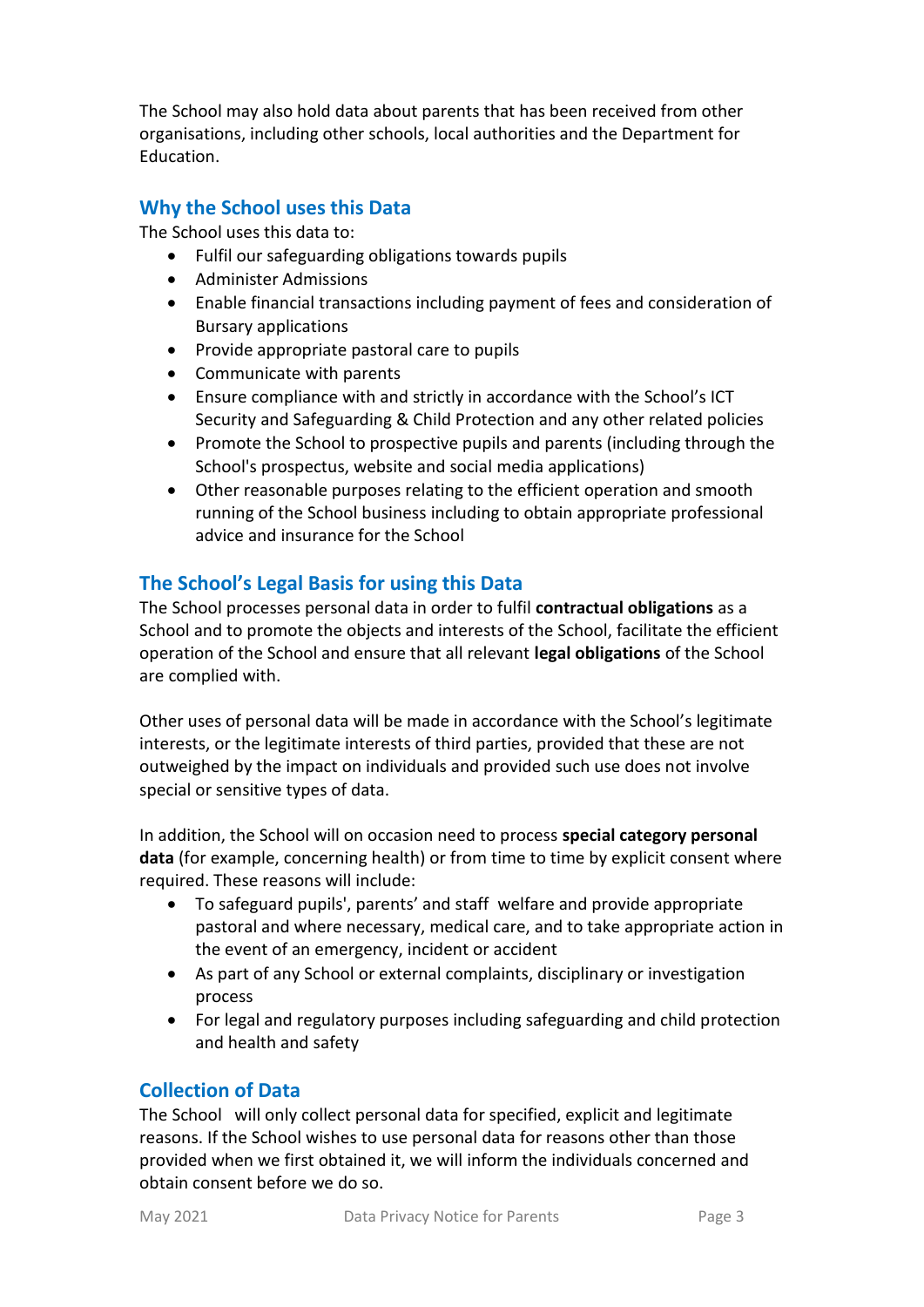#### **How the School stores this Data**

The School retains personal data about parents during their child's schooling at High March electronically on the School's information management systems, the School's network, GDPR compliant cloud-based storage or manually in pupil files. The School may also keep it beyond this period at the School if this is necessary in order to comply with our legal obligations and legitimate interests. The School will take appropriate technical and organisational steps to ensure the security of personal data about individuals, including the use of technology and devices, and access to School systems. All staff will be made aware of this Privacy Notice and of their duties under GDPR and data protection law as amended from time to time and have or will receive suitable training.

#### **Data Sharing**

In the main, personal data collected by the School will remain within the School and in GDPR-compliant, security-controlled, cloud-based storage and will be processed by appropriate members of staff only in accordance with GDPR and data protection legislation as amended from time to time. The School will not normally share personal data of the parents with anyone else, but may do so where there is an issue that puts the safety of a pupil or our staff at risk or when we need to liaise with other agencies.

The School may share data:

- To enable the relevant authorities to monitor the School's performance, for example Independent Schools Inspectorate
- To compile statistical information (normally used on an anonymous basis) for annual and other data survey
- To safeguard pupils' and staff welfare and provide appropriate pastoral, medical or occupational health care
- Where necessary in connection with learning and extra-curricular activities undertaken by pupils for example, educational visits, residential trip providers, such as Manor Adventure, the Ski Trip, the French Trip
- To obtain appropriate professional advice and insurance for the School
- To undertake financial transactions
- For research and statistical purposes, as long as personal data is sufficiently anonymised or consent has been provided

Our suppliers or contractors need data to enable us to provide services to our staff and pupils, for example ICT support, and catering.

The School will also share personal data with law enforcement and government bodies where we are legally required to do so, including for the prevention or detection of crime and/or fraud, the apprehension or prosecution of offenders, in connection with legal proceedings, or where the disclosure is required to satisfy our safeguarding obligations.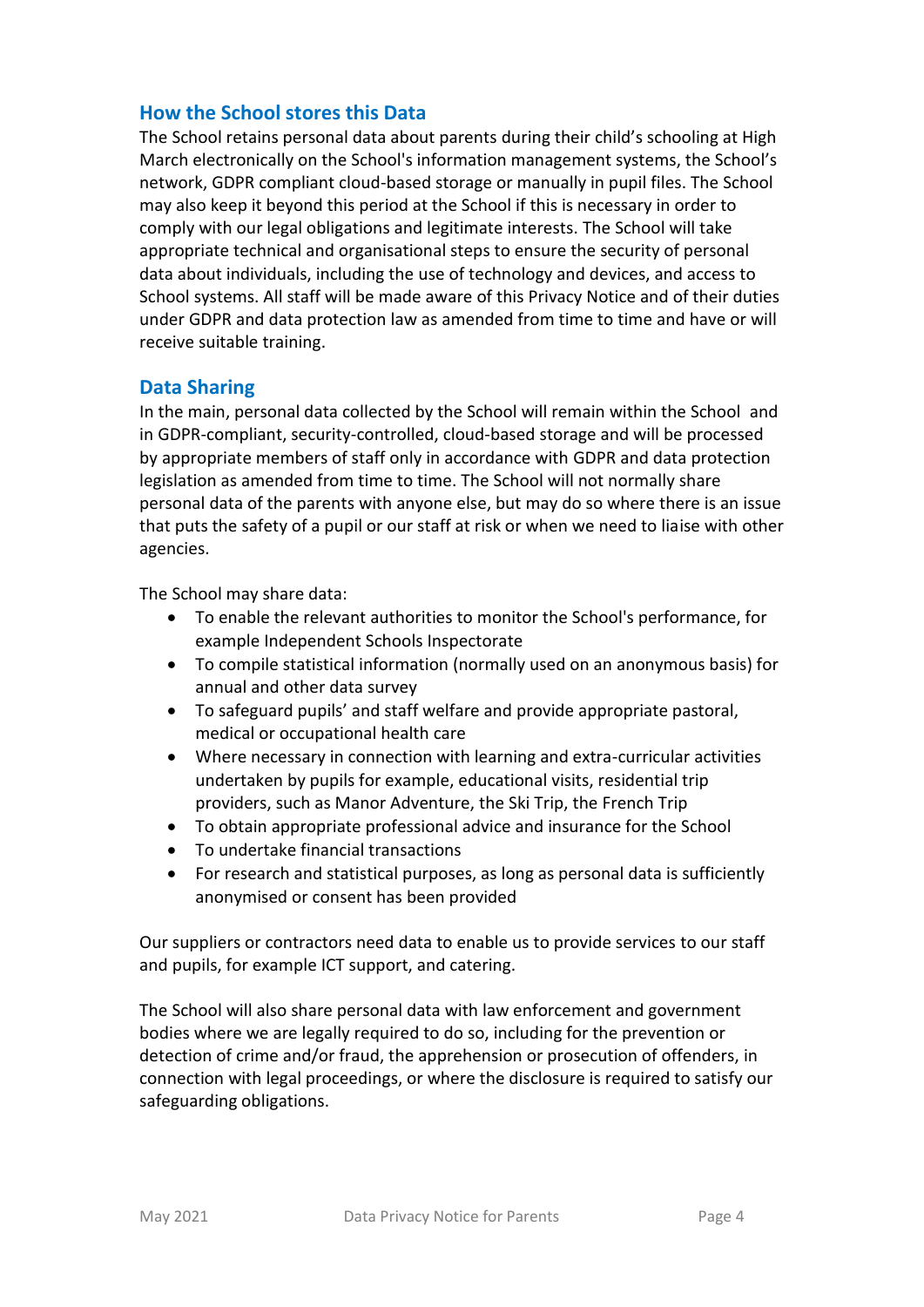The School may also share personal data with emergency services and local authorities to help them to respond to an emergency situation that affects any of our pupils or staff.

The School will only transfer personal data to a country or territory outside the European Economic Area if satisfied that the transferee will only process the data in accordance with data protection law.

#### **Parental Rights regarding Personal Data**

Individuals have a right to make a 'Subject Access Request' to gain access to personal information that the School holds about them. This includes:

- Confirmation that their personal data is being processed
- Access to a copy of the data held
- The purposes of the data processing
- The categories of personal data concerned
- The identity of those with whom the data has been, or will be, shared
- The duration of retention of data
- The source of the data, if not the data subject.

If you would like to make a request, please contact the School's Data Protection Officer (DPO), who is the Bursar, in writing.

#### **Other Rights**

Under data protection law, individuals have certain rights regarding the ways in which their personal data is used and kept safe, including the right:

- to request rectification of any data that is inaccurate or incomplete
- to have their personal data erased
- to prevent further processing if:
	- it is no longer required for the purposes for which it was collected
	- consent is withdrawn
	- there is objection to the processing and no superseding legitimate interest
	- the personal data is being unlawfully processed
	- the personal data must be removed in order to comply with a legal obligation
- to request a restriction of further processing of personal data
- to object to processing on specific grounds

If parents wish to exercise any of these rights, they should please contact the DPO, who is the Bursar, in writing.

#### **Rectification of Data**

Parents may ask the School to correct personal data relating to them which they consider to be inaccurate. If a member of staff receives such a request and does not agree that the personal data held is inaccurate, they should nevertheless record the fact that it is disputed and inform the DPO. Parents should inform the DPO of any